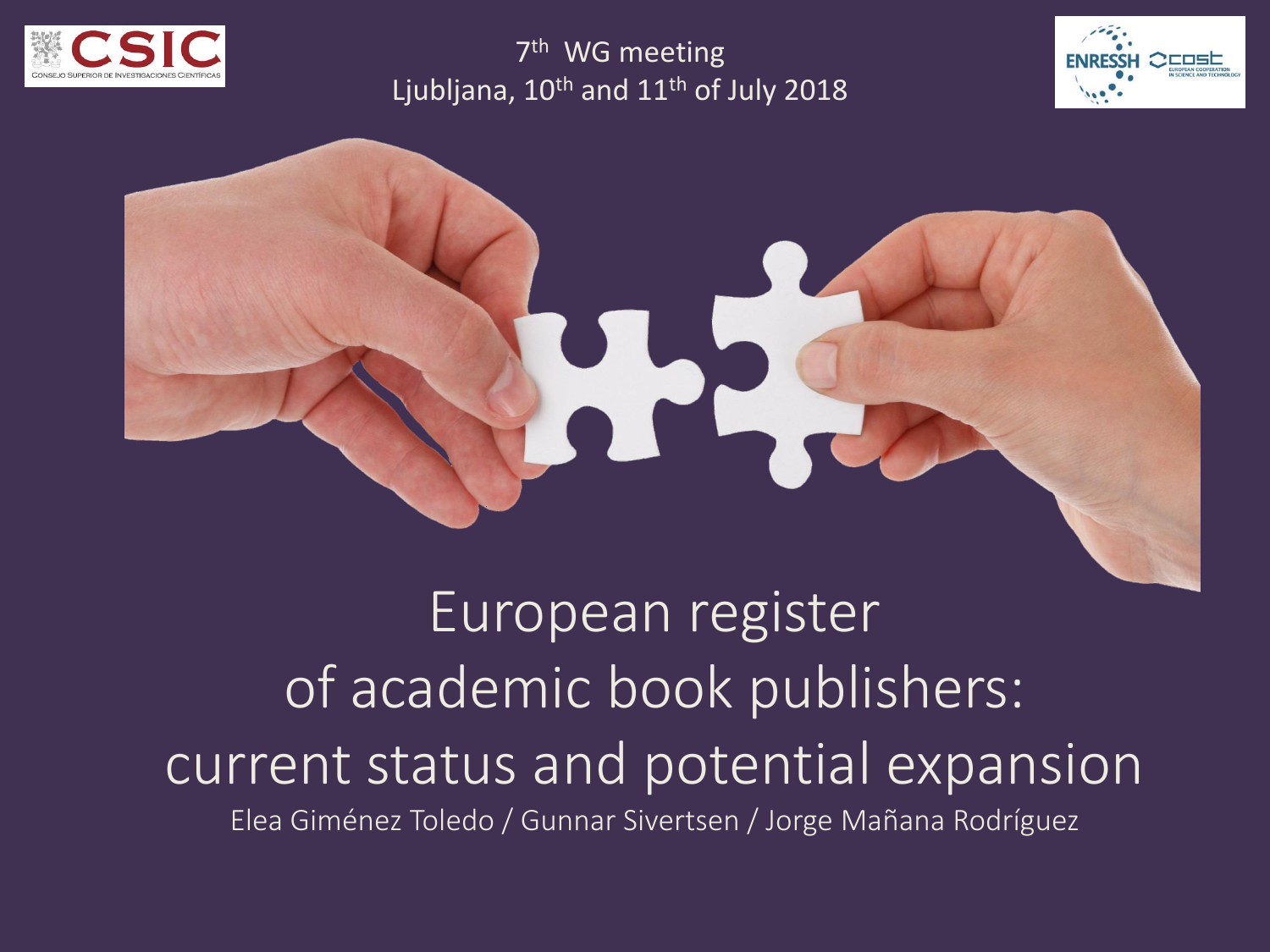### Main objective

Creating a european register of academic book publishers for research evaluation purposes

ENRESSH output

Listing all relevant book publishers

Identification of peer reviewed book publishers

Evaluation of academic book publishers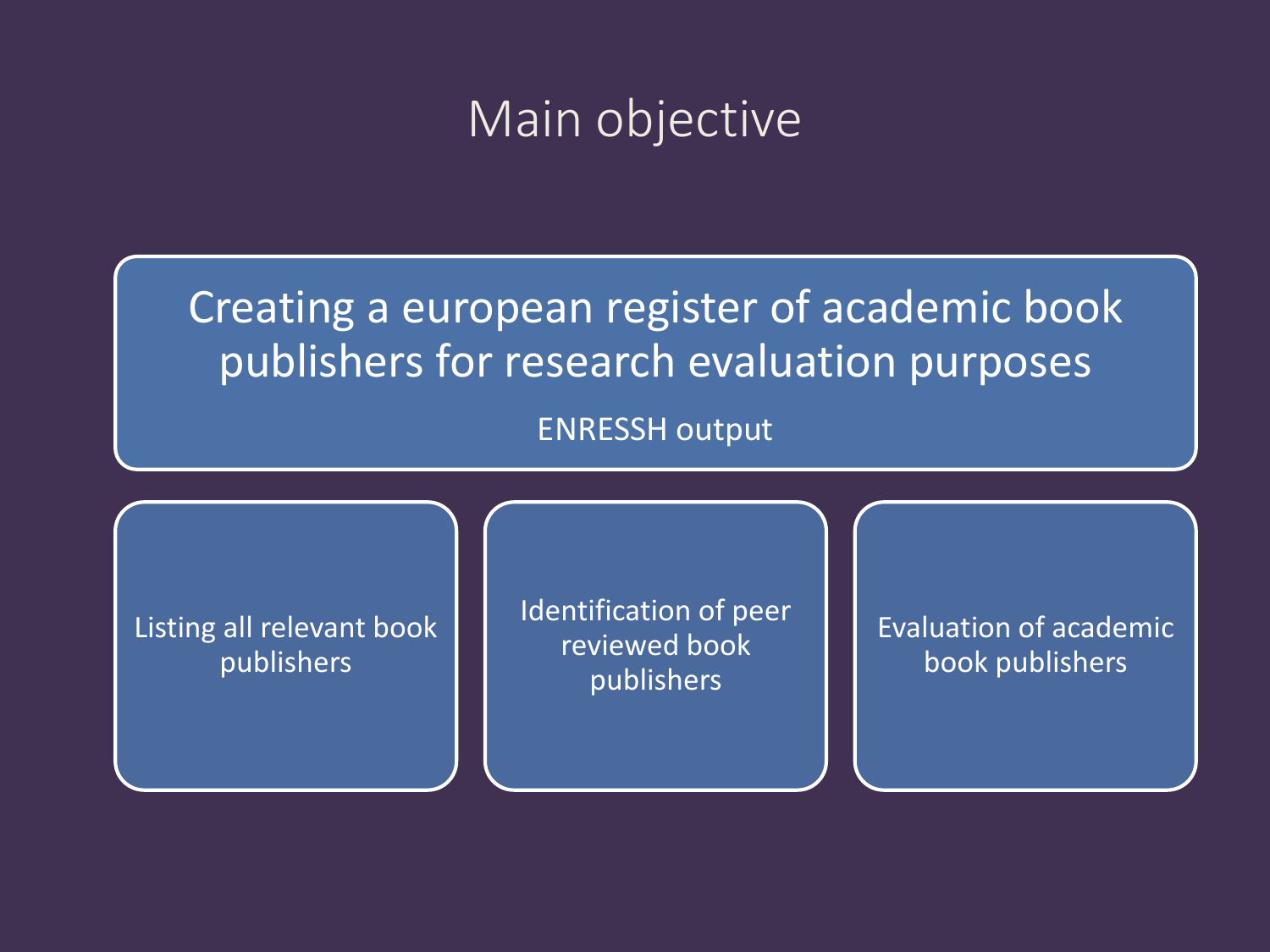# Origin of the proposal



- Gunnar Sivertsen/ Vidar Røeggen
- Janne Pölönen
- Emanuel Kulczycki
- Tim Engels / Raf Guns
- Jorge Mañana / Elea Giménez
- Alesia Zuccala /Kasper Bruun

Current team… anyone else wants to be involved?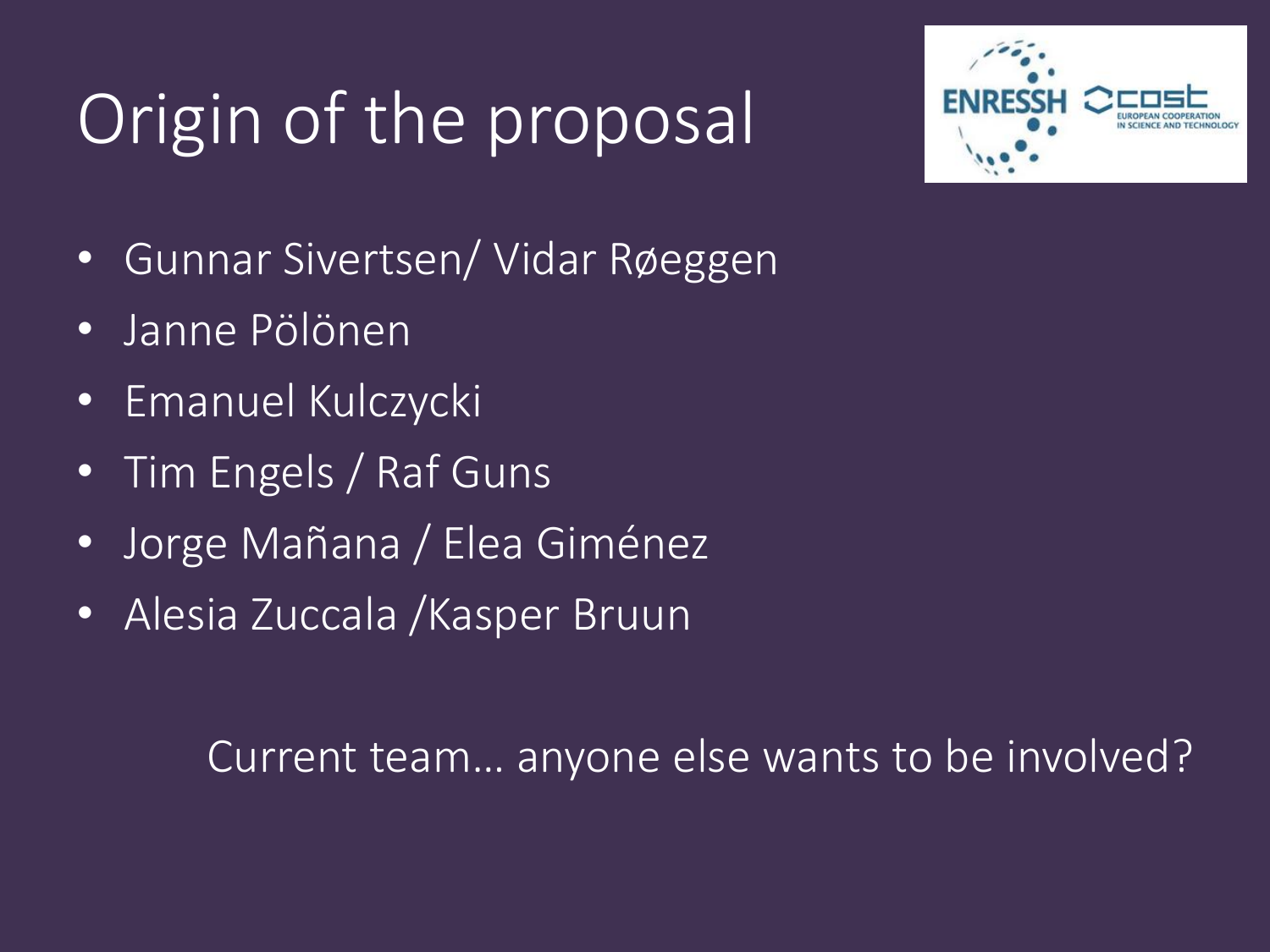### Current international projects\*



\*From Janne Pölönen working paper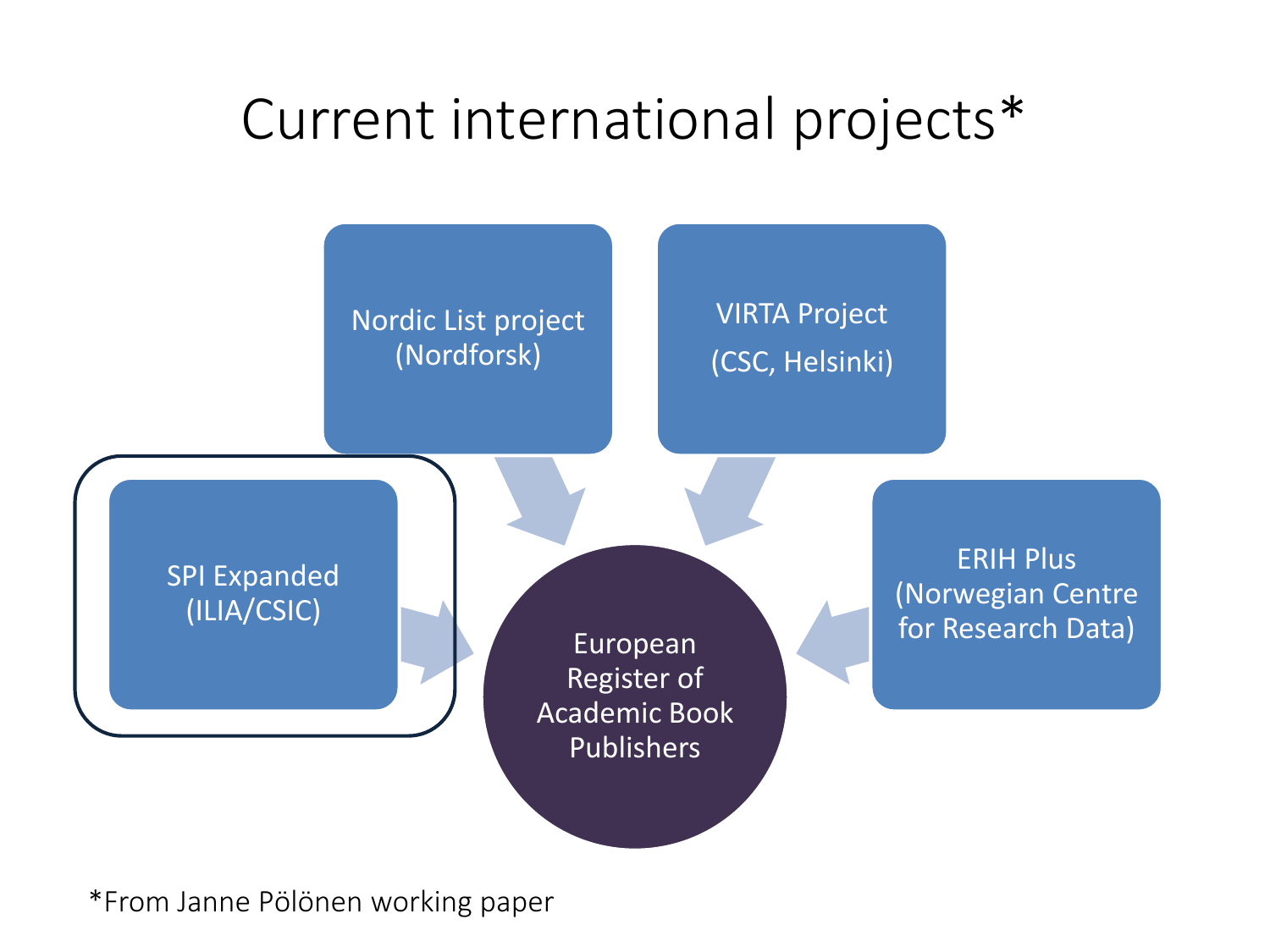|                                                | Number of<br>databases | <b>Book Citation</b><br>Index | Scopus | Norwegian lists<br>(CRISTIN) | Finnish lists | SPI |
|------------------------------------------------|------------------------|-------------------------------|--------|------------------------------|---------------|-----|
| PRAVNA FAKULTETA, LJUBLJANA                    |                        |                               |        |                              | $\circ$       |     |
| <b>PRAXIS PUBLISHING</b>                       |                        | $\circ$                       |        |                              |               |     |
| <b>PRE TEXTOS</b>                              |                        |                               |        |                              |               | O   |
| <b>PRENTICE HALL</b>                           |                        |                               |        | o                            | O             | O   |
| <b>PRESOV UNIVERSITY PRESS</b>                 |                        |                               |        | O                            |               |     |
| <b>PRESS TAYLOR &amp; FRANCIS GROUP</b>        |                        |                               | O      |                              |               |     |
| PRESSEES UNIVERSITAIRES LIMOGES                |                        |                               |        |                              |               | O   |
| PRESSES D L'UNIVERSITÉ DE PARIS SORBON         |                        |                               |        | O                            | $\circ$       | O   |
| PRESSES DE L'UNIVERSITÉ DU QUÉBEC              |                        |                               | O      | O                            | ∩             |     |
| PRESSES DE LA FONDATION NATIONALE DE S.,       |                        |                               |        |                              |               |     |
| PRESSES DE L'UNIVERSITÉ LAVAL                  |                        |                               |        | O                            | $\circ$       | O   |
| <b>PRESSES DE PARIS OUEST</b>                  |                        |                               |        | o                            |               |     |
| <b>PRESSES DES MINES</b>                       |                        |                               |        | o                            |               |     |
| <b>PRESSES SORBONNE NOUVELLE</b>               |                        |                               |        | O                            | O             |     |
| PRESSES UNIVERSITAIRES BLAISE PASCAL           |                        |                               |        |                              | o             |     |
| <b>PRESSES UNIVERSITAIRES D'AIX, MARSEILLE</b> |                        |                               |        | $\circ$                      | o             |     |
| <b>PRESSES UNIVERSITAIRES DE BORDEAUX</b>      |                        |                               |        | о                            | o             |     |
| <b>PRESSES UNIVERSITAIRES DE CAEN</b>          |                        |                               |        | o                            | o             |     |
| <b>PRESSES UNIVERSITAIRES DE FRANCE</b>        |                        |                               |        | O                            | o             | O   |
| PRESSES UNIVERSITAIRES DE FRANCHE COM          |                        |                               |        | O                            | O             |     |
| PRESSES UNIVERSITAIRES DE GRENOBLE             |                        |                               |        |                              |               | O   |
| PRESSES UNIVERSITAIRES DE LOUVAIN              |                        |                               |        |                              | $\circ$       |     |
| <b>PRESSES UNIVERSITAIRES DE LYON</b>          |                        |                               |        |                              |               | o   |
| <b>PRESSES UNIVERSITAIRES DE PARIS OUEST</b>   |                        |                               |        |                              | $\circ$       |     |
| PRESSES UNIVERSITAIRES DE PERPIGNAN            |                        |                               |        | $\circ$                      |               |     |
| PRESSES UNIVERSITAIRES DE REIMS                |                        |                               |        |                              | $\circ$       |     |
| <b>PRESSES UNIVERSITAIRES DE RENNES</b>        |                        |                               |        | O                            | O             |     |
| PRESSES UNIVERSITAIRES DE ROUEN ET DU          |                        |                               |        |                              |               | റ   |
| PRESSES UNIVERSITAIRES DE SAINTE GEMME         |                        |                               |        |                              | o             |     |
| PRESSES UNIVERSITAIRES DE STRASBOURG           |                        |                               |        | o                            | O             |     |
| <b>PRESSES UNIVERSITAIRES DE VINCENNES</b>     |                        |                               |        | o                            |               |     |
| PRESSES UNIVERSITAIRES DU SEPTENTRION          |                        |                               |        | O                            | O             | O   |

Source: SPI Expanded (http://ilia.cchs.csic.es/SPI/grafico10.html=)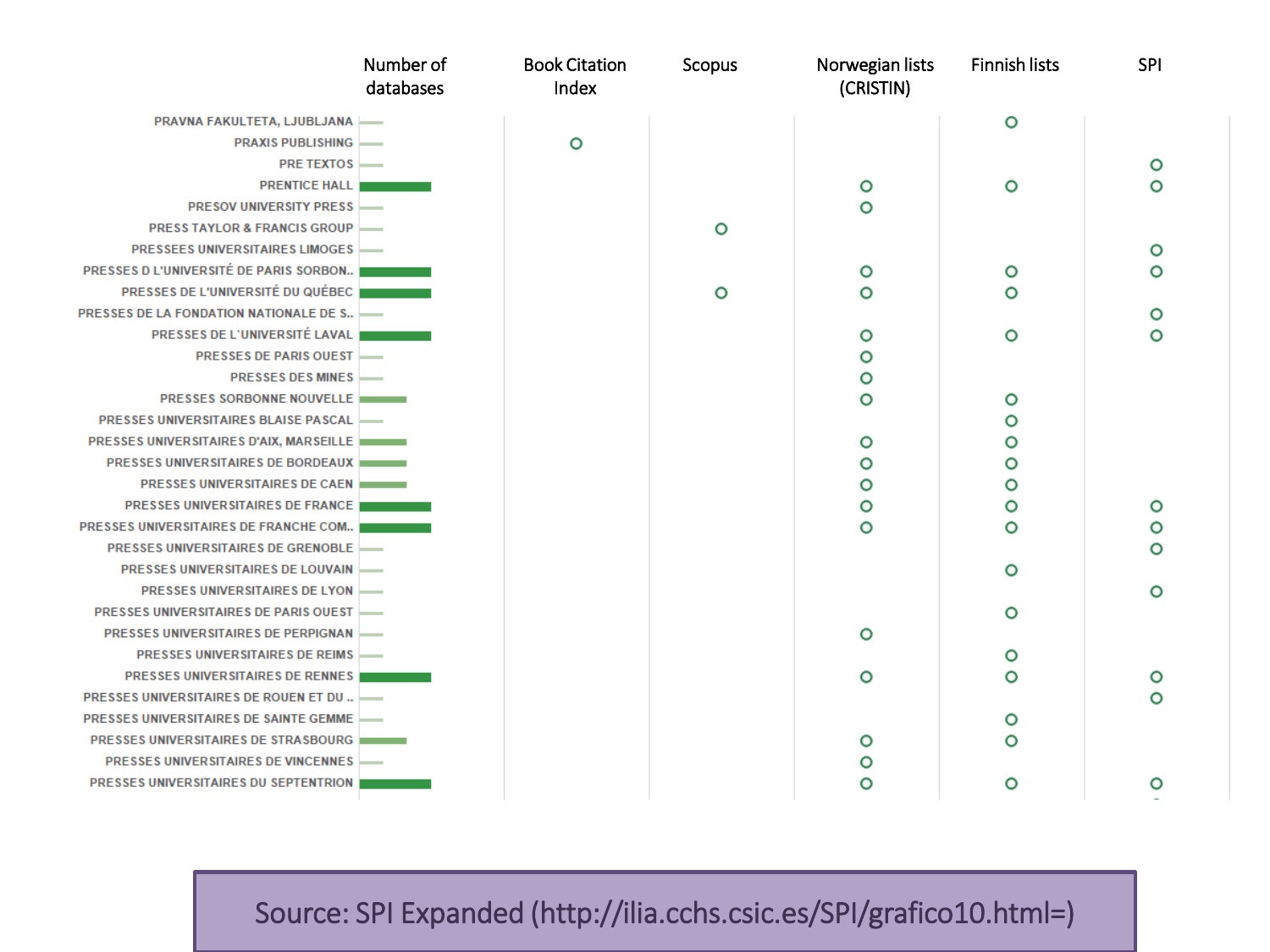### Coverage by BCI & Scopus: limited selection of book publishers

#### **Book Citation Index Scopus**



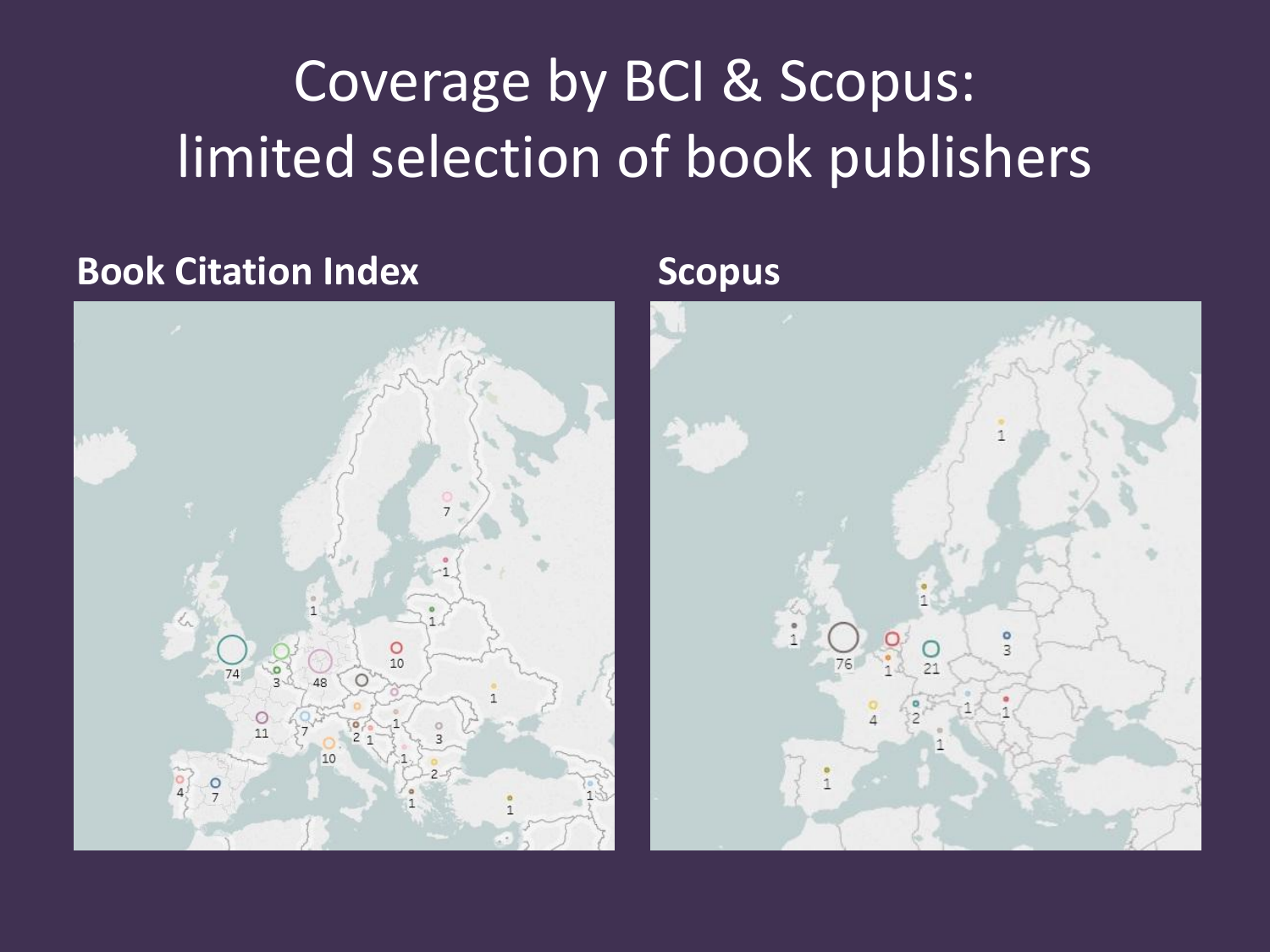### SPI Expanded

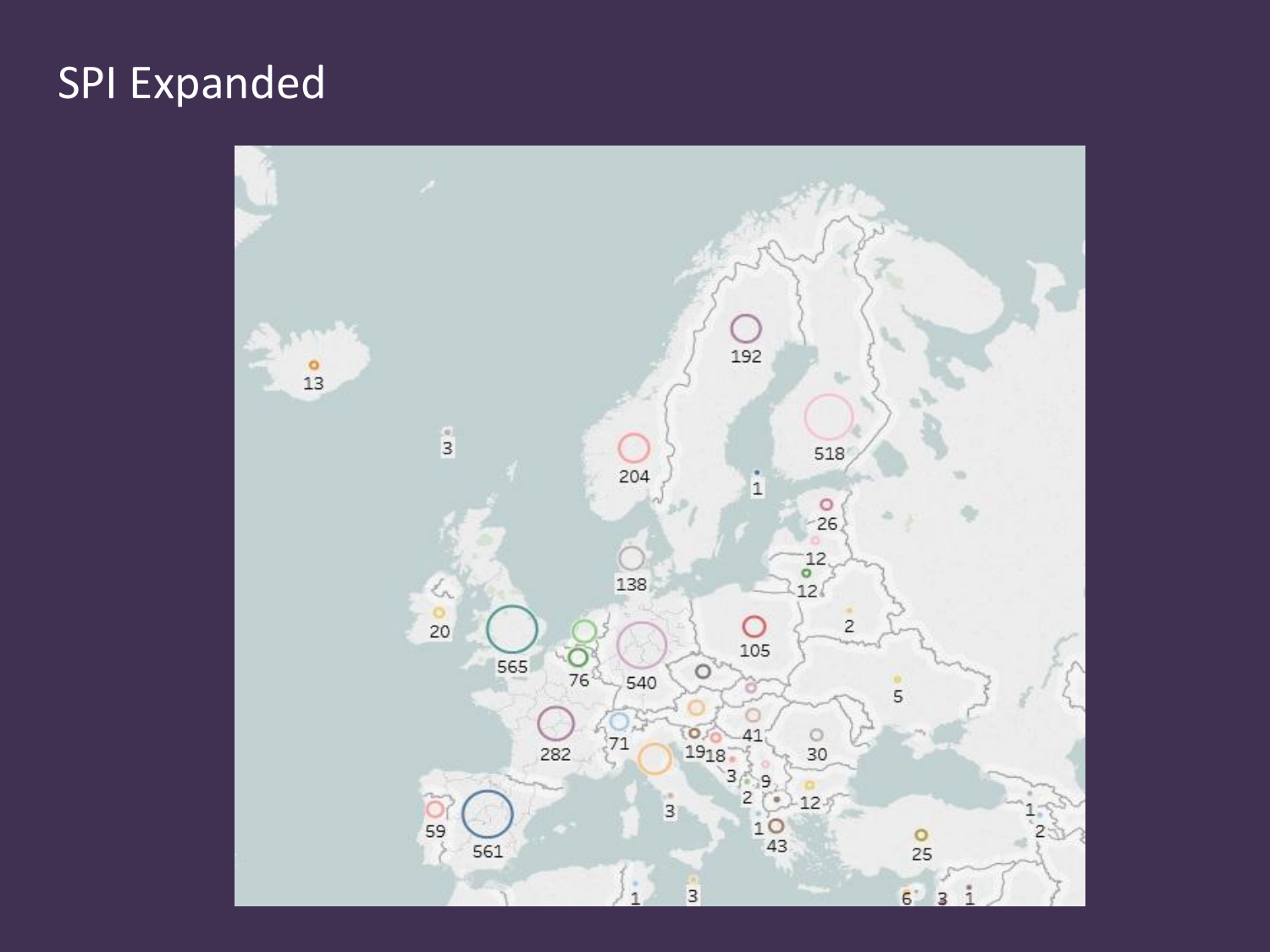## Academic book publishers: Key figures

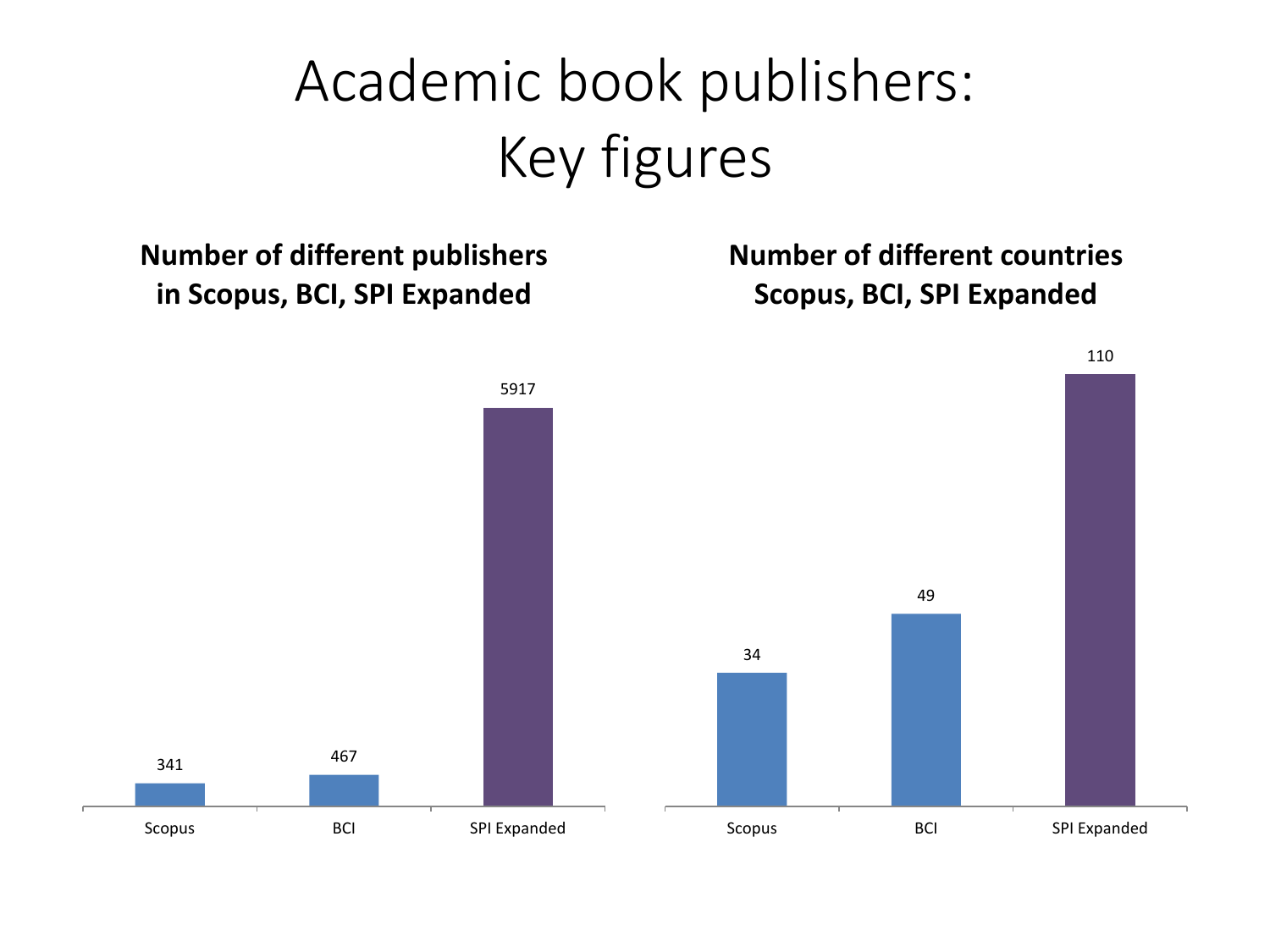#### **SPI Expanded: more than 5900 academic book publishers**

#### Building up an European register of book publishers

#### Looking for cultural, language, epistemological and geographical diversity

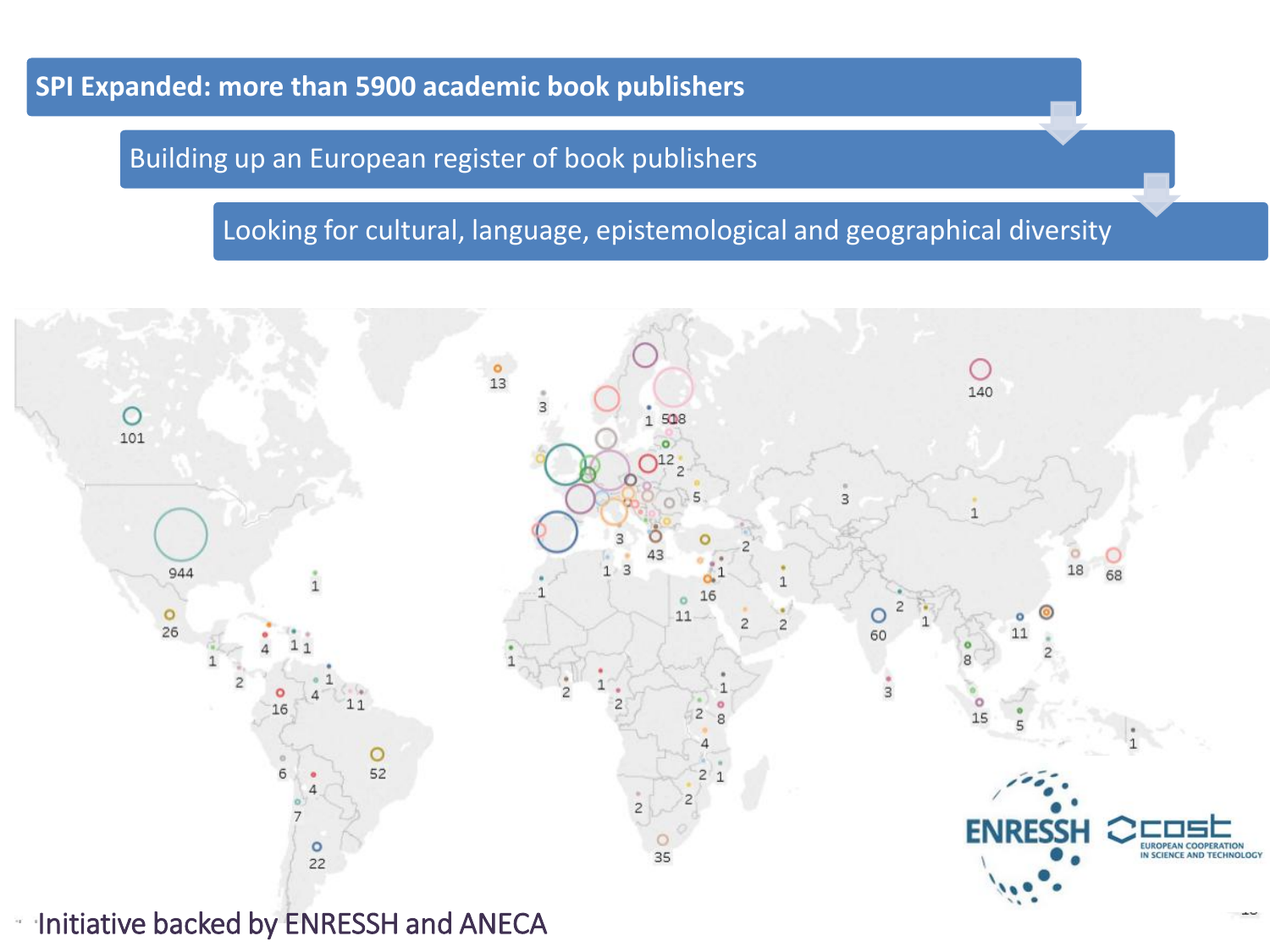## Next steps

- o Building up a new website
- Contacts with publishers associations, evaluation agencies and other institutions
- o Looking for funding
- o Looking for other information sources to be aggregated
- $\circ$  Joint research on standards for academic book publishers (linked to the ERC proposal)
	- o Peer review and other manuscript selection processes as the "big issue"
	- o Identification of book publishers by name and/or ISSN/ISBN
	- o Academic book publishers delimitation
	- o The relation between business models and scholarly standards for research quality and publishing